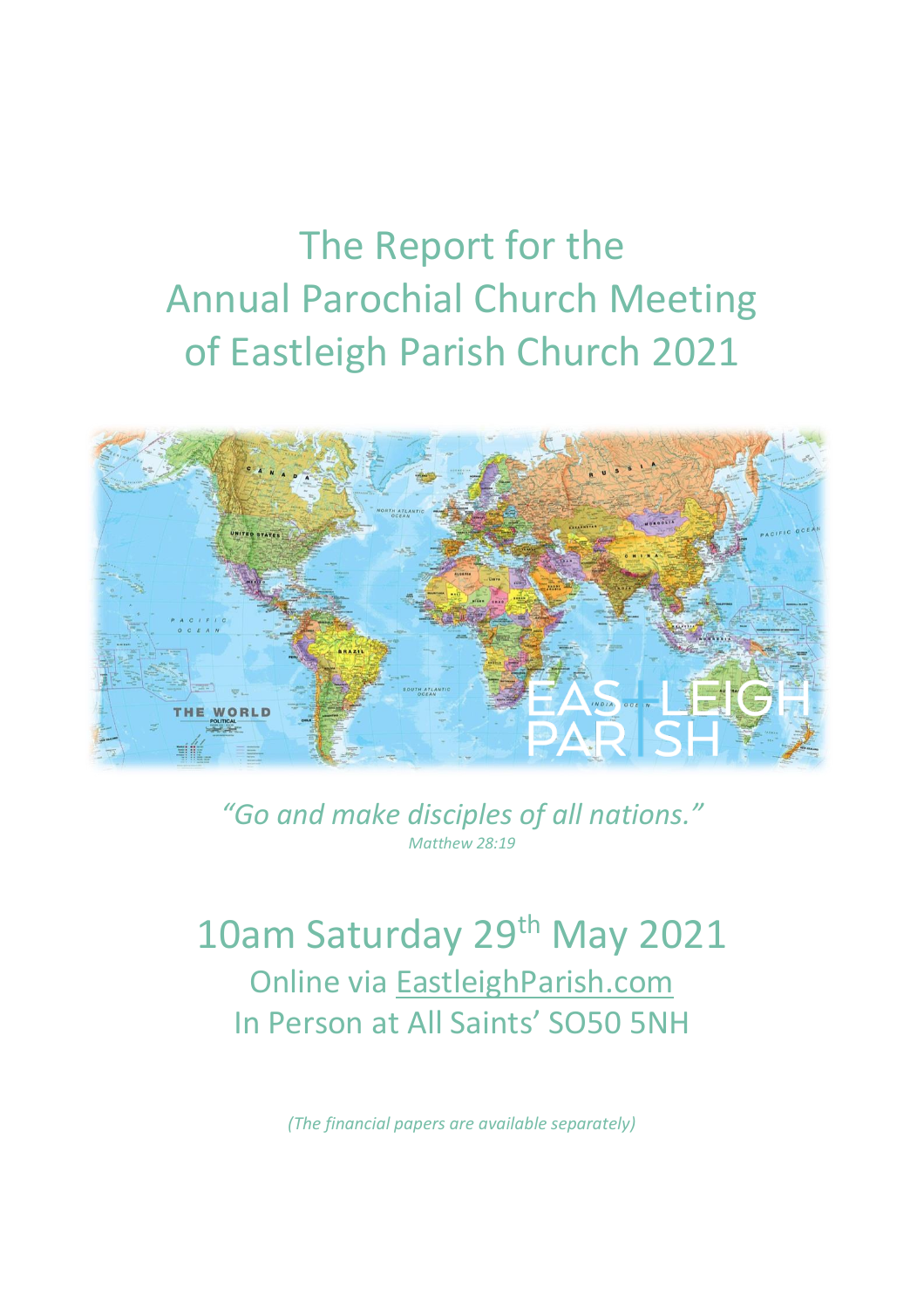#### **Welcome to the APCM (Annual Parochial Church Meeting)**

Alongside the legal requirement to elect wardens, PCC members, etc. every APCM provides us with an opportunity to pause and to reflect on all that has been happening and *'where we are going'* as a parish church.

Owing to the COVID lockdown, the previous APCM was only 7 months ago – but a lot has happened in this time, and there is much to give God thanks for.

These are a few highlights of mine in the life of EPC since Oct 2020 (the last APCM):

- Watching Michael settle into his role as Children & Families Minister; and by extension seeing the youth ministry grow and the work with young families increase in quality & depth
- The vibrancy during times of worship; especially within our 9:30 Sunday & 9:15 Wednesday congregations
- Being a part of a wonderful Discipleship Group (DG) in which the '5Ws' are being seen more and more (worship, word, witness, welcome, width)
- Seeing 2 new DGs established both of which are going very well
- The 2 different Christmas events on the green outside of St Francis'
- Attending the very moving Good Friday event 'The Cross on the Green' outside St Francis'
- (Personally) Being so well supported by good wardens and the MLT/PCC
- Watching Kayleigh Y, Dot C, Andres P, Keith P and many others lead services/events and/or teach so well in the life of the parish

And most of all, my favourite personal highlight in the past 6/7 months has been:

• Seeing so many people embrace the mission & vision that we laid out together at the APCM in Oct 2020 following our shared discernment process: that we would aim to *make disciple-making disciples* **and** *become a community of discipleship groups*

Remaining connected to one-another has been a challenge during these long months of lockdowns and restrictions, and there is much that we might normally enjoy doing together that hasn't been possible for the same reasons, but the life and the mission of this parish has continued to grow and develop throughout.

It is true that there are numerous people that we have not seen in many months. We have tried various ways of offering connection points, especially to older and more vulnerable church members. Each week, *Outlook* has been posted to every person we have contact details for who doesn't have easy access to email, and a team of volunteers have been making regular phone calls to all those who are not in a DG and are unable to attend the services we currently have on offer. I'm sure that I will have made many mistakes during this pandemic and will have let many people down, but I am also sure that we have tried to offer fellowship and meaningful connection with the church family to anyone who was wanting to receive such an offer.

It is possible that the end of lockdowns and restrictions is now in sight. Funnily enough, regardless of what the practical considerations of church life might look like in the months ahead, once again we will be able to say, 'nothing has really changed'. What do I mean by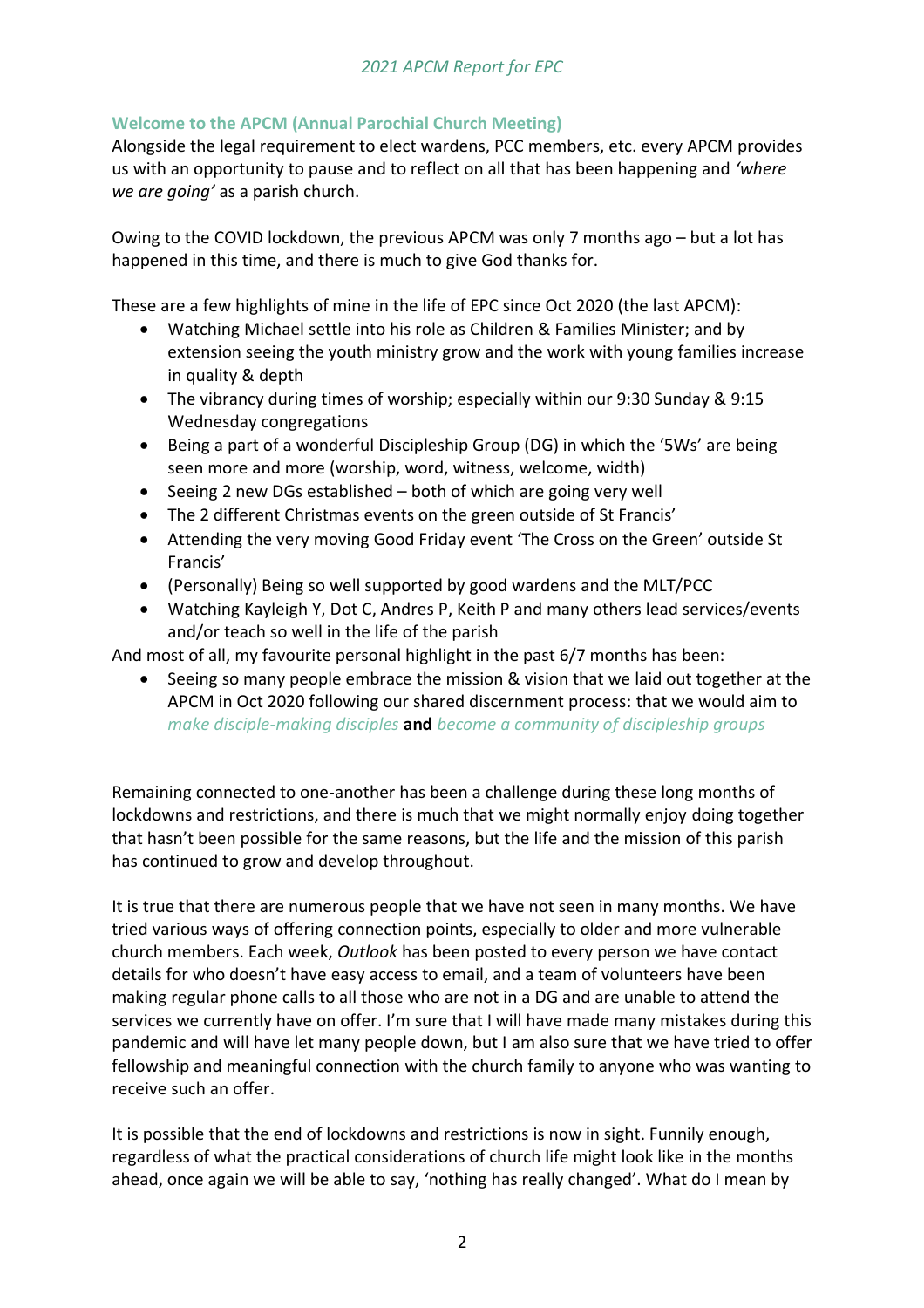that? God's goodness, as revealed to us in the person of Jesus is still the same. Our need to be filled with the Holy Spirit in order to be fruitful witnesses is still the same. The rejection by the world of the message of Jesus contrasted with our call to hold on to the word of God as the final authority is still the same. God's love of the Church and his promise to return to take us to be with him is also still the same.

It will be great to be able to sing together once again, and it will be such a joy when we can visit one-another's homes, run BBQs, and do all the things we enjoy doing as a church family. But the mission to make disciple-making disciples will always be the same until the day Jesus returns to make all things new.

> *Revd Ian Fletcher Vicar, EPC*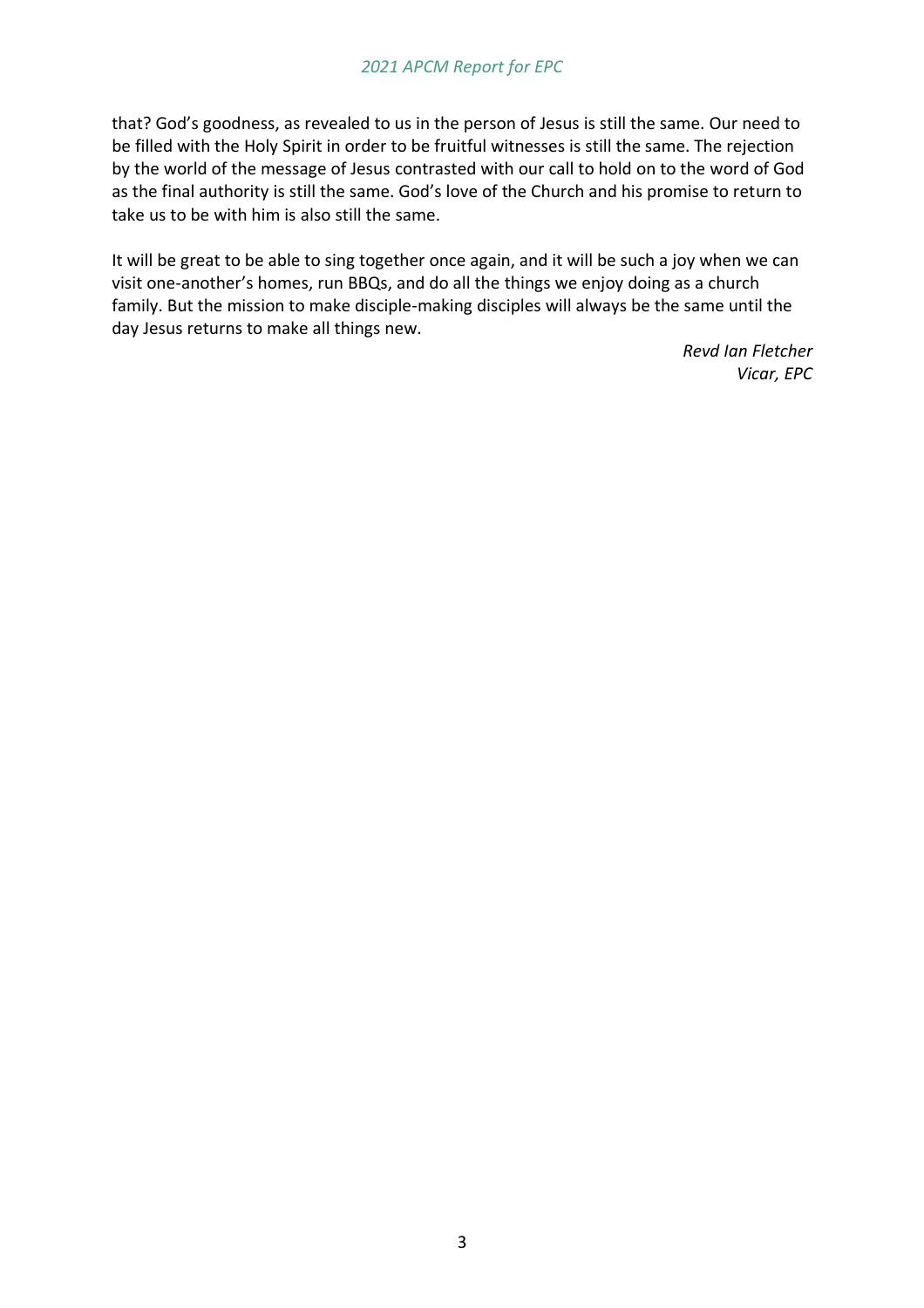#### **3 Key Statements in the Life of Eastleigh Parish Church**

#### Our Ethos Statement (or 'who we are')

*"The Benefice of Eastleigh (in the Church of England Deanery of Eastleigh and Diocese of Winchester) is part of the One, Holy, Catholic and Apostolic Church, worshipping the one true God; Father, Son and Holy Spirit. The Benefice of Eastleigh professes the faith uniquely revealed in the Holy Scriptures and set forth in the catholic creeds, which faith the Church is called upon to proclaim afresh in each generation.*

*All activities and operations of The Benefice of Eastleigh will adhere to this ethos."*

Our Mission Statement (or why this parish church exists) *"Eastleigh Parish Church exists to make disciple-making disciples of Jesus Christ."*

> Our Vision Statement (or what we hope to achieve) *"We aim to become a community of Discipleship Groups."*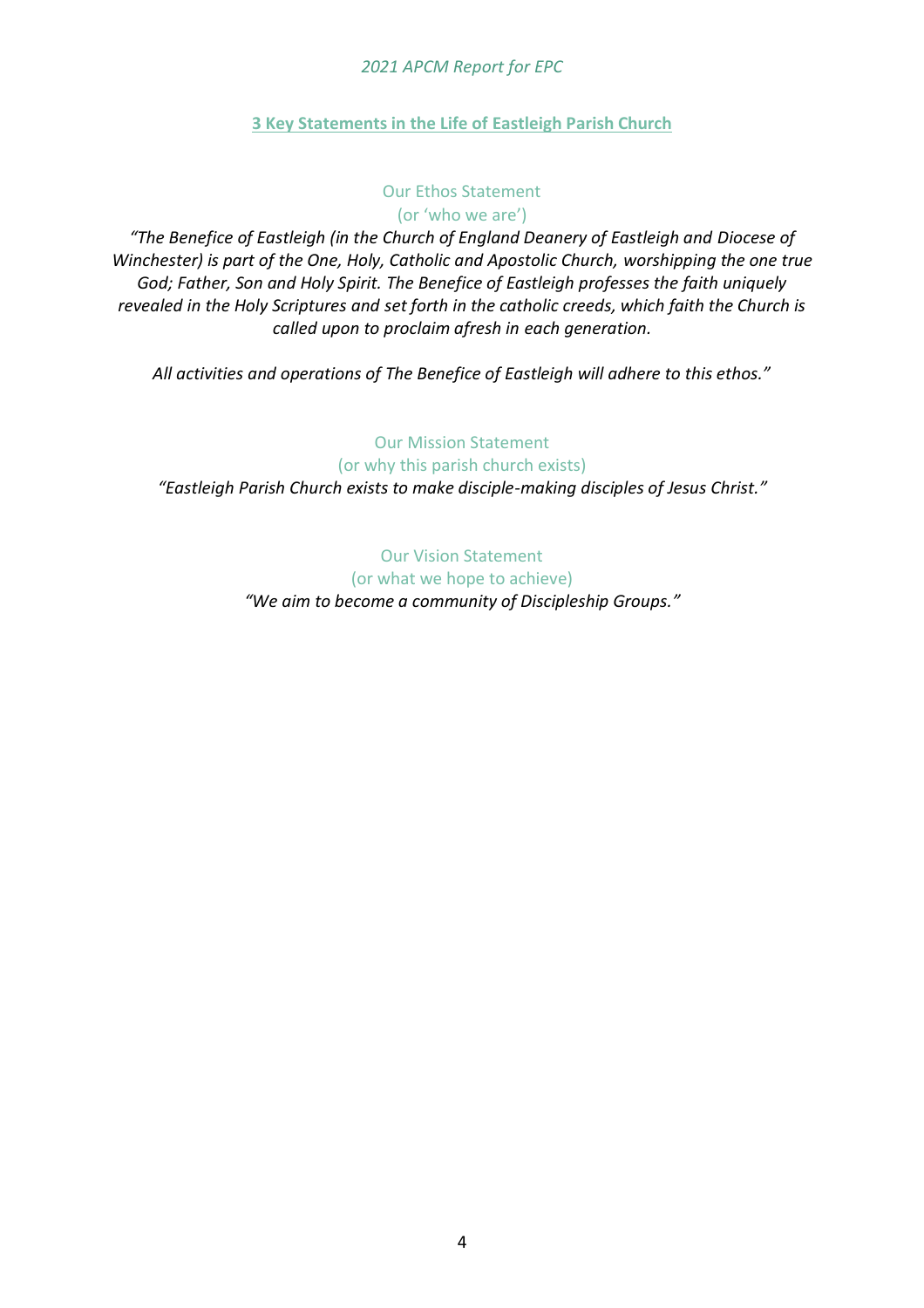# **Annual Parochial Church Meeting Agenda**

| 10am              | Welcome from the Chairman, Revd Ian Fletcher, and:<br>Opening prayer                                                                                                                                              |
|-------------------|-------------------------------------------------------------------------------------------------------------------------------------------------------------------------------------------------------------------|
| Item 1            | <b>Opening Business:</b><br>Appointment of Secretary<br><b>Record of Attendance</b><br>Apologies<br>$\bullet$                                                                                                     |
| Item <sub>2</sub> | Review of Minutes of 2020 APCM                                                                                                                                                                                    |
| Item <sub>3</sub> | The Electoral Roll:<br>Report from Electoral Roll Officer<br>Appointment of Electoral Roll Officer<br>$\bullet$                                                                                                   |
| Item <sub>4</sub> | The Annual Report, including:<br>Financial Statements for PCC (year ending Dec 31 <sup>st</sup> 2020)<br>Appointment of Independent Examiner<br>$\bullet$<br>Presentation of Terrier Log & Inventory<br>$\bullet$ |
| Item 5            | Opportunity for Q & A                                                                                                                                                                                             |
| Item 6            | <b>Election of Officials</b><br>Church Warden(s)<br>$\bullet$<br><b>PCC</b><br>$\bullet$<br>Deanery Synod<br>$\bullet$                                                                                            |
| Item 7            | <b>Closing Business</b><br>Date of next PCC meeting (7:30pm Monday 19th June 2021)<br>Date of 2022 APCM (proposal: 9:30am Sat 2 <sup>nd</sup> April 2022)<br>$\bullet$<br><b>Closing Prayer</b><br>$\bullet$      |
|                   |                                                                                                                                                                                                                   |

*We will aim to finish by 11:30am*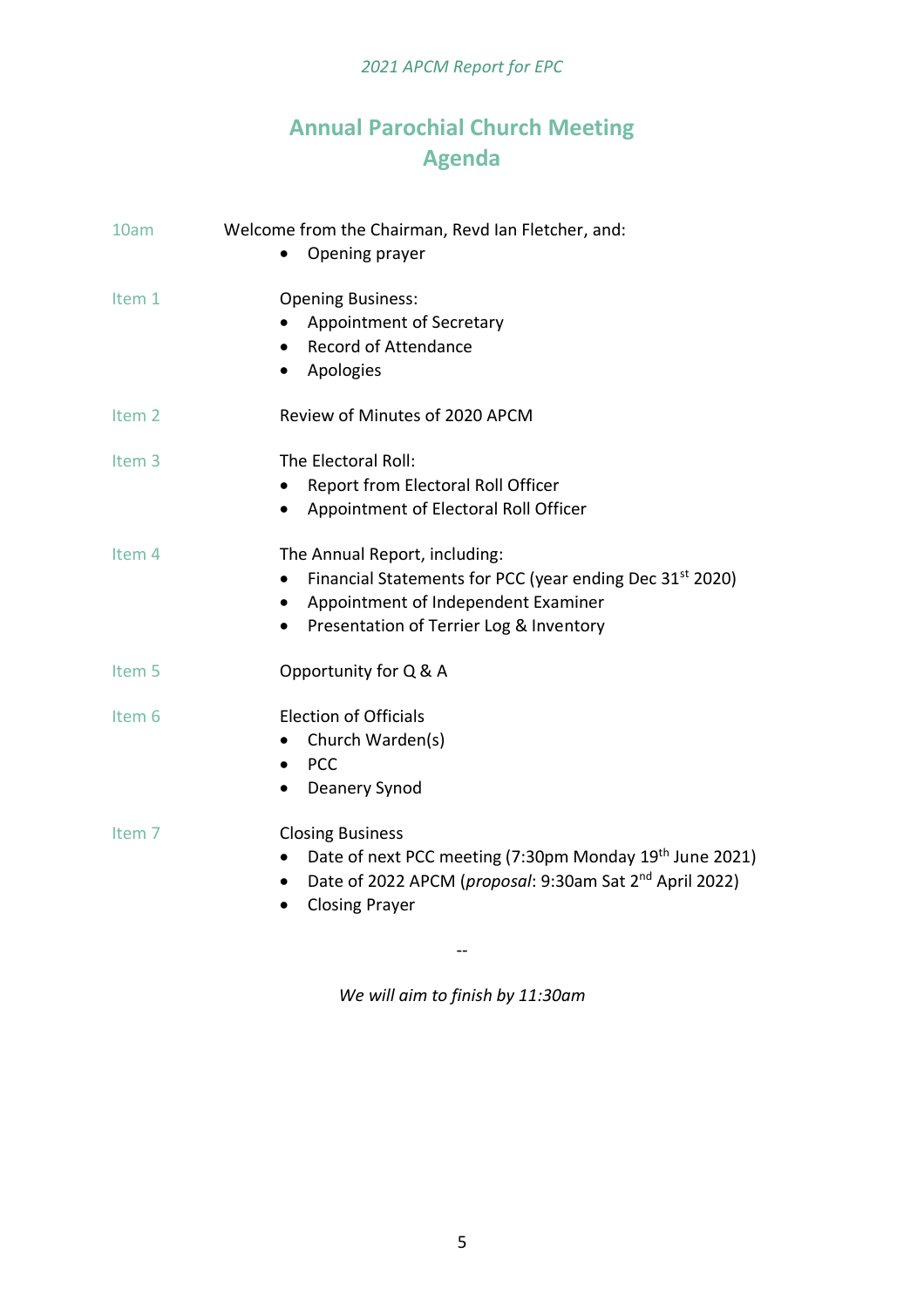## **APCM Reports**

The following pages contain various reports prepared by several church officers. The financial report and data are available separately. We are very grateful to all who have contributed to these reports.

#### **PCC**

The PCC has met 3 times since the 2020 APCM in Oct 2020. The membership and structure of the PCC has been as follows (*names in italics with a \*star are non-PCC members of sub committees*):

#### Ministry Leadership Team

- Ian Fletcher (Vicar)
- **Adrian Nance (LLM)**
- Sue Fletcher (Deanery Synod Rep and BCM)
- **Bronnie Watson**
- **Phil Watson (Church Warden)**

#### Buildings Maintenance Committee

- Geoff Chadwick (chair)
- Keith Pickering (Church Warden, *with particular responsibility for All Saints'*)
- *\*Julie Lewis*

#### **Operations**

- Sue Fletcher (chair)
- **Bronnie Watson (Women's Ministry and All Saints' Kitchen Supplies)**
- Keith Pickering (Church Warden with particular responsibility for All Saints')
- **Linda Pickering (Hall Bookings)**
- **Sandra Kneller (Pastoral Care and Cleaning Supervisor)**
- Andres Prieto (AV and Churchsuite)
- Darryl Yates (Church Warden, *with particular responsibility for St Francis'*) a s
- Kayleigh Yeates (Children's Ministry) **College**
- *\*Dave Savage (Health & Safety)*
- *\*Abi Taylor (Safeguarding)*
- *\*Dot Chadwick (Electoral Roll Officer, Flowers, Sacristan duties and Pastoral Care))*
- *\*Fran Bell (Weddings, Banns and Funeral administrator)*
- *\*Michael Weatherall (Youth and Children)*
- \*Peta Windsor (Food Hygiene Advisor)

#### **Workforce**

- Ian Fletcher (chair)
- **Sue Fletcher**
- **Tom White**

#### Finance

- **Phil Watson (chair)**
- Adrian (Treasurer)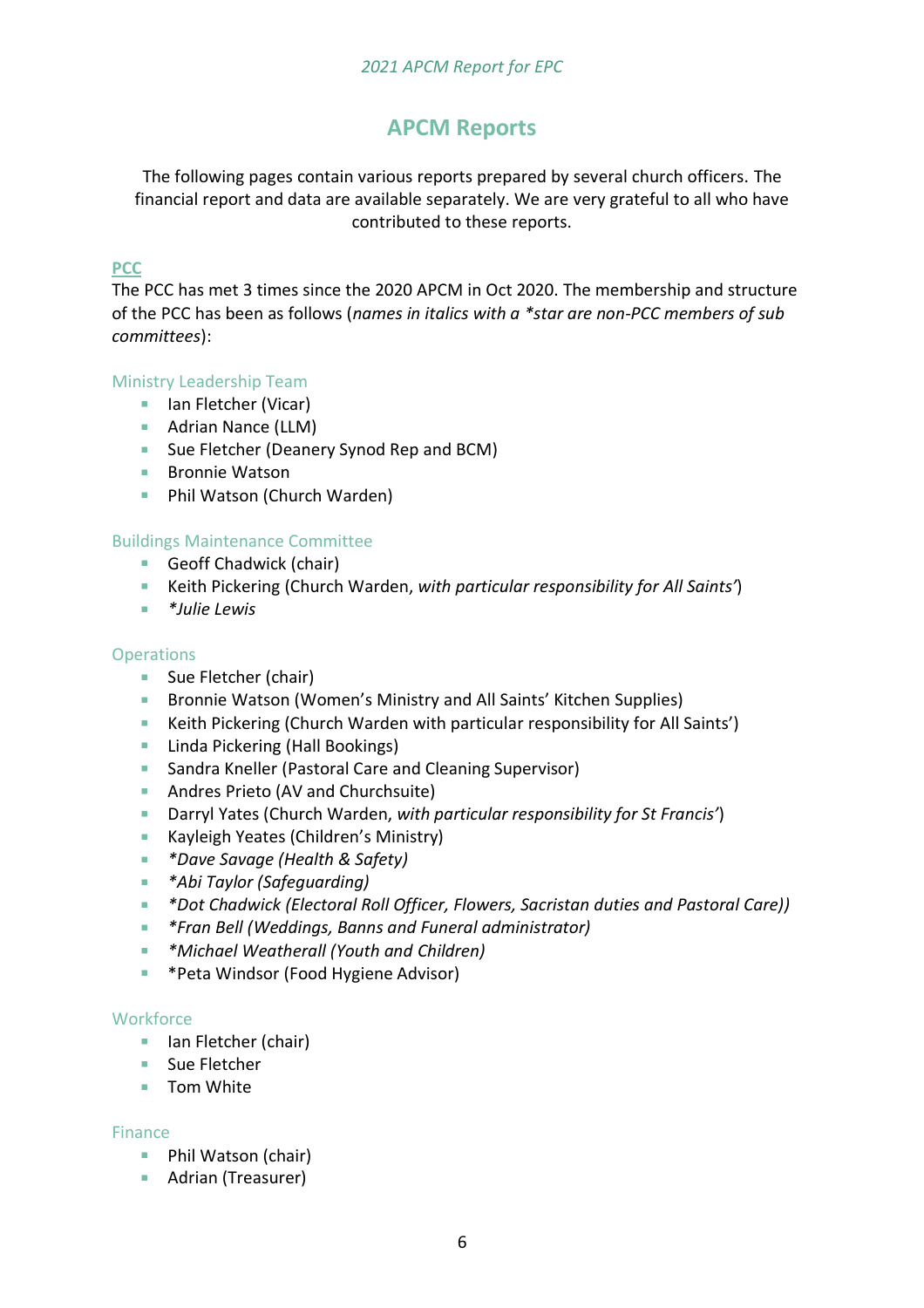**I**an Fletcher

#### Other PCC Members

John Attenborough (Ordinand) *(John will be resigning from PCC when ordained Deacon and licensed to serve in another parish in June 2021)*

All PCC members are warmly invited to attend all sub-committee meetings, and each subcommittee has a 'terms of reference' document that has been approved by the whole of PCC to help direct their areas of responsibility.

#### **Safeguarding**

As Chair of the PCC I can confirm that the PCC has complied with all necessary legislation regarding Safeguarding, including the House of Bishops of Guidance under section 5 of the Safeguarding and Clergy Discipline Measure 2016.

A copy of our Safeguarding Policy is available via our website (and is prominently displayed on our home page) and also in our church buildings.

Our Safeguarding Officer is Abi Taylor and she can be contacted on 07380 204092 or via [Safeguarding@EastleighParish.com.](mailto:Safeguarding@EastleighParish.com)

*Revd Ian Fletcher*

#### **Reflections from your Church Wardens**

Since the last APCM in October, you now have three Church Wardens at Eastleigh Parish Church (EPC): Keith Pickering, Darryl Yeates and myself (Phil Watson). Although for most of that time we have been in some form of lockdown restriction, these are the combined reflections from the Warden Team.

We would first like to thank Ian and the Ministry Leadership Team (MLT) for the way in which they have adapted to the changed circumstances due to COVID. When many of us have not been able to see friends and family, at EPC we have been able to remain connected with each other, whilst maintaining a high level of quality services to meet people's needs with Zoom and telephone services. The return of the Wednesday and Sunday 9.30 communion services has also been much appreciated. We look forward to being able to sing congregationally again an see the 11am service return. We would also like to express our gratitude to the AV team, especially Ashton and Andres, whose superb efforts have enabled our ongoing fellowship through these unprecedented times.

You may remember that at the last APCM, Ian presented our Mission Statement; '*Eastleigh Parish Church exists to make disciple making disciples'* and we even through the lockdown, we are thankful for the following;

1) The continued development of the Children's and Youth Ministry by Michael and the wonderful volunteers who have stepped up to assist him. They help to provide faith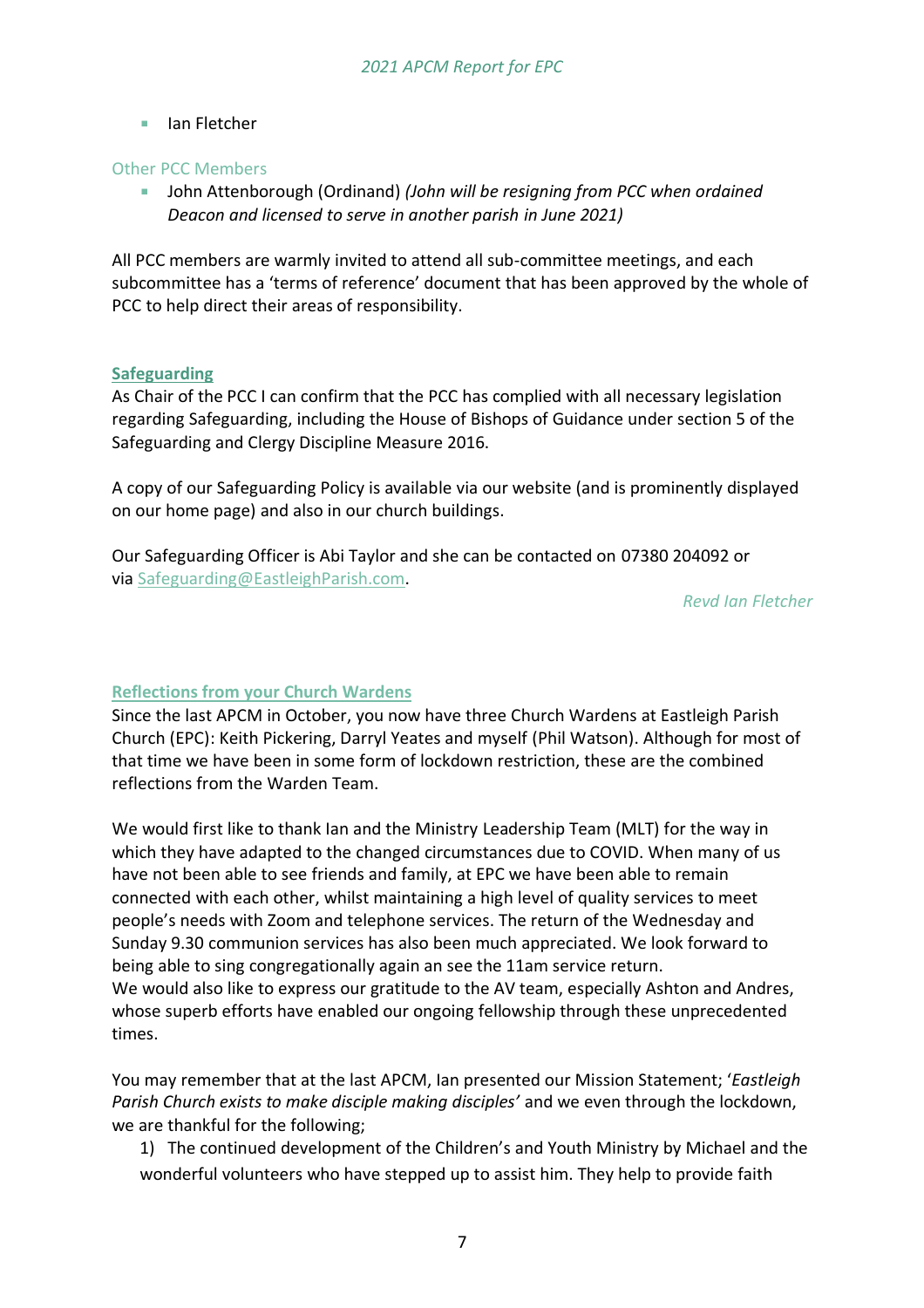encouraging youth and family events and services. Ian is providing scriptural and practical training for them and their ministry. A special thank you to Kayleigh for all you are doing to promote the gospel to our young(er) ones.

2) For the development of Tuesday and Thursday morning prayers using a combination of formal order of service, which can become a springboard for extempore prayer. This kind of impromptu prayer has developed due to close fellowship that has been created. This is currently a small group of people and we would value more people joining in with us as we pray for general needs in the parish and more specifically for families and individuals.

3) For the regular, monthly, 'Prayer and Fasting' days that have led to encouraging insights into God's word and deeper understanding of our mission in Eastleigh. This has also led to more individuals discovering their spiritual gifts and using them for the benefit of all.

4) The PCC meeting for prayer on a Friday morning to seek for God's path for the church family and our outreach into the parish.

We also remember our Vision statement; '*In the next 3 years, to become a community of Discipleship Groups'* and although through most of the past six months this has been restricted to meeting on Zoom, we are aware of how important these weekly meetings have been in enabling us to continue exploring our walk with the Lord Jesus and helping us in our discipleship. We would obviously like to see many more people to experience a DG for themselves and give thanks for the new DGs that have sprung up during the lockdown. We are all looking forward to being able to have fellowship back in our various hosts homes when the COVID restrictions are finally lifted.

Finally, we would like to express our gratitude to all those people who faithfully carry out tasks in the church buildings to make their use safe and beautiful. This includes building maintenance to both St. Francis and All Saints, cleaning of both sites, dealing with the community hirers coming back to book our facilities and the flower arrangements that help to make our services at All Saints so welcoming to those who have part of the congregation for many years, as well as those who join us for their first time.

If after reading this you feel you would like to get more involved in the life of Eastleigh Parish, please get in touch with any of the Wardens and we will be delighted to point you in the right direction.

God bless,

#### *Keith Pickering, Darryl Yeates and Phil Watson*

#### **Building Maintenance Committee – May 2021**

The church buildings have not been used extensively during the five months since the last APCM. The buildings are in a reasonable condition and no significant defects have occurred recently. The damage to the Lounge ceiling from the water leak is now repaired, the wall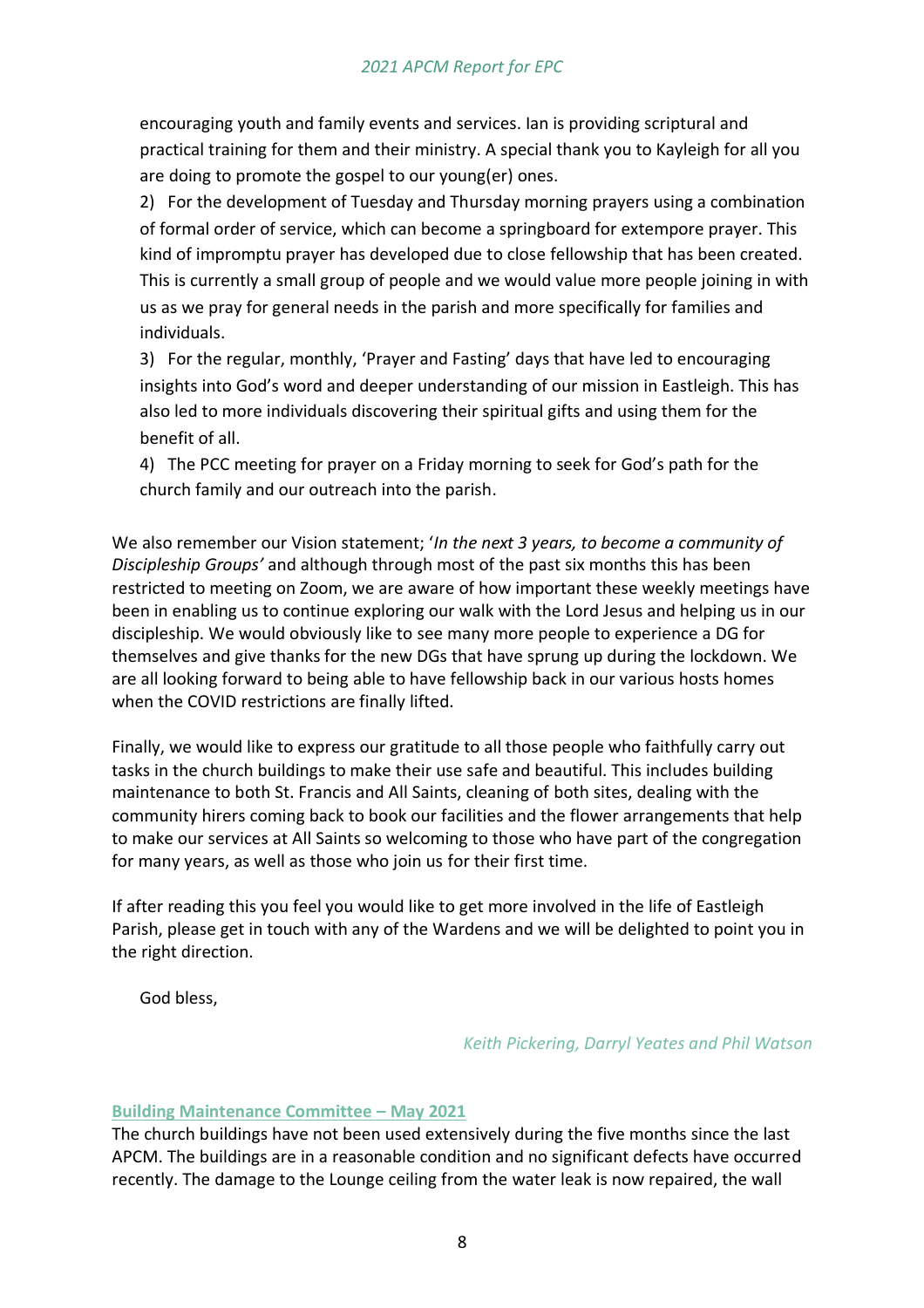painted, with some final repainting needed in the Office. Elsewhere light bulbs have been changed, toilet seat lids replaced (again)<sup>1</sup>, a few areas of damaged walls repainted, and more work done on some door locks. Some jobs do seem to come around again and again. St. Francis will be receiving some cosmetic care in one or two areas following damage by hirers. All the portable electrical items in all our buildings have been tested and found to be safe, and we have a few jobs lined up which await decisions by the Diocese.

The gas boiler in the All Saints' Meeting Room was replaced in October with operating cost gains from the removal of a hot water storage tank and adding a remote Internet control already apparent. A major benefit is that we can alter the heat timings and temperature settings from home when there are changes in hiring. We will be adding remote controls to the St Francis' heating to achieve similar cost benefits in the near future.

This year we are due a Quinquennial Inspection (every five years) in the late summer. I expect to find, after a few large tasks over the years, that we will be in a better state than at the last one.

#### *Geoff Chadwick*

#### **Operations Report May 2021**

Since last October we have been kept on our toes not least with but including the everchanging Covid regulations, Christmas, and Easter to name but a few things. The Operations Committee normally has meetings in its separate Divisions rather than as a whole committee, and the vast majority of the time and this works well. Although the content of our workload remains the same as before, the distribution of duties has altered slightly. These divisions are: Admin & Comms, AV, Courses, Data Protection, DGs, Events, Facilities & Gardening, Flowers, Health & Safety, Men's Ministry, Occasional Offices, Pastoral Care & Seniors, Prayer Ministry, Safeguarding, Services, Women's Ministry Youth & Children. I will mention some of the things happening in most of the Divisions below.

The amount of administration and communications work that needs to be done continues to be extremely challenging for Ian and myself, particularly without a permanent admin assistant based in office. There is a little funding available to us from PCC for ad-hoc admin help (which has been very useful) and we have also been assisted by a few amazing volunteers. Please be patient if we are behind on some admin and comms stuff as there are only so many hours in a day and routine things sometimes have to take a back seat to arising urgent and pressing matters in the life of EPC. Our website (*EastleighParish.com*) and Outlook have become increasingly important during Covid times and lots of things and information have been able to be shared and communicated in this way both digitally and by post.

The AV team have had to work really hard to meet all the different challenges of all the different ways we operate now, and the lion's share of the work has fallen to Andres, Ashton & Ian. New equipment is continually being added to, especially with lots of outdoor

*<sup>1</sup> Am I allowed to add "please stop standing on them!" here? [editor: yes, please do stop standing on toilet seats – this appears to have the effect of breaking them. Also, why do so many people seem determined to stand on our toilet seats? Is the view better from up there?]*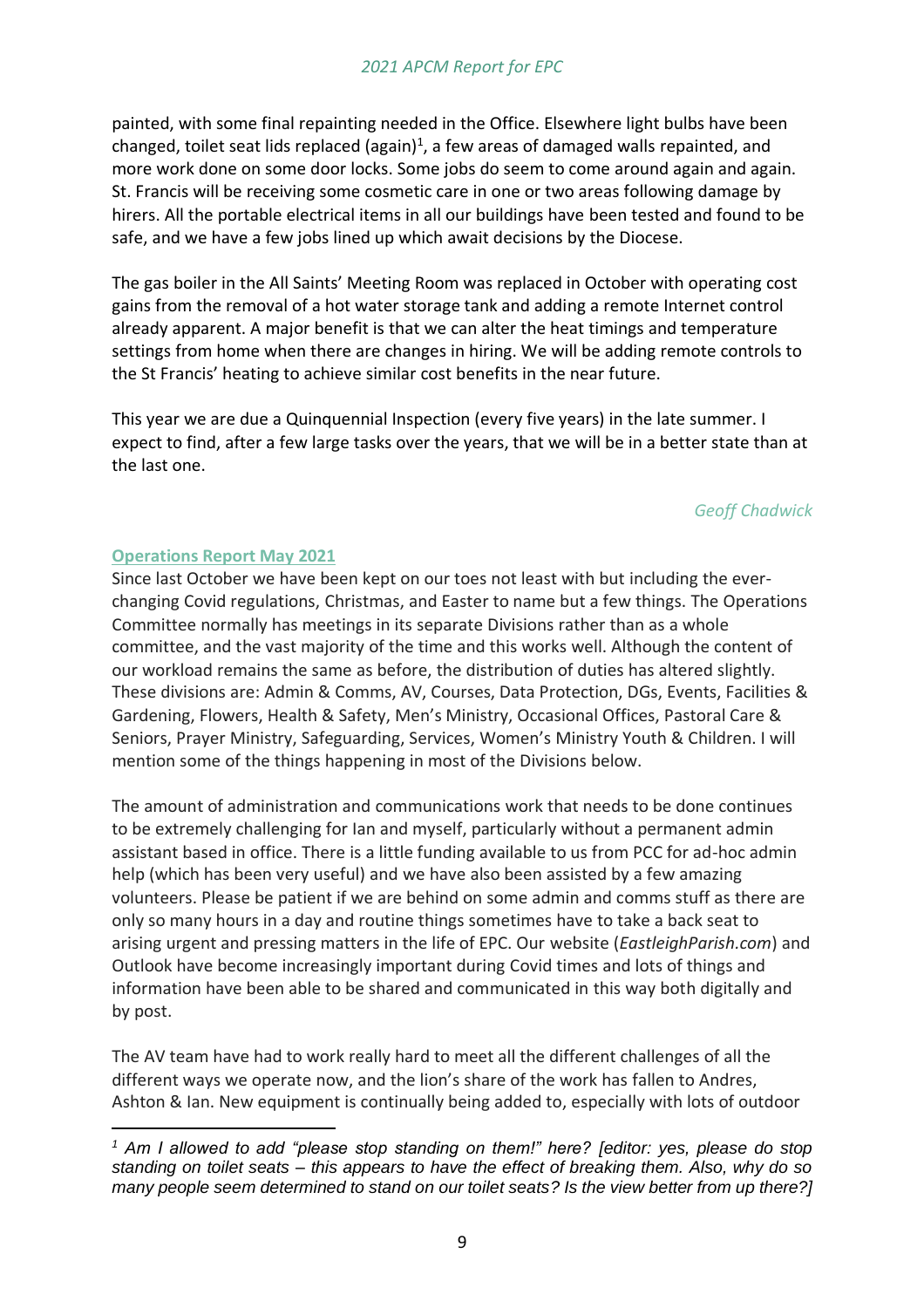services planned this summer. I was particularly impressed with the lighting and the crosses outside our buildings at Easter as well as the great lighting in All Saints' at Christmas. We have also recently gained some new lights and staging gifted by the Rainer-Guy family.

We are still without a Data Protection Officer which is far from ideal.

There are now 7 DGs; all still meeting largely on Zoom for the time being, but the odd 'in person' break out has started happening when the numbers and circumstances have been compliant with the Government guidelines. We are expecting that meeting in person will increase as lockdown eases but will also expect to keep an online presence in some way as this has enabled some folk to be part of a DG when they might not have otherwise been able to be.

We are starting to think about organising some in-person events in the future again but with cautious planning as we see what will be allowed to do and when as we tentatively emerge from lockdown. We are in the early stages of organising a street party (hopefully outside All Saints') during the August bank holiday this summer.

Our buildings have been in and out of operation with activities, services, and hall hires, which has impacted on our workload in different ways. (Lots of admin but less cleaning and tidying.) Sandra Kneller has finally been released as our paid Cleaner/Caretaker although remains as the volunteer supervisor. The paid cleaning roles have now been taken up by Jane Hawley at St Francis' and Keith Pickering for the All Saints' site. We have had a bit of respite from the busyness that is usually created but this will ramp up again as more and more will be happening in our buildings. A working party at St Francis' met on the Saturday before our first outside Summer 11 o'clock service to help bring the grounds up to muster.

Linda Pickering has now fully taken over from Margaret Howell as our Hall Bookings Administrator and is doing really well in this very important role. Richard and his helpers have been continuing to do sterling work with the All Saints' garden. Dot has been back up and running with her sacristan duties as well as brass cleaning. Keith has also been cleaning & re-waxing much of the wooden furniture in All Saints', which is starting to look terrific!

The Flower team have been back in action every week for some time and did a splendid job at Christmas and Easter as well. There are also a few more weddings coming up this summer, although less than previous years for obvious reasons.

Dave Savage has agreed to continue as our Health and Safety Officer and Geoff, and the Buildings Maintenance Team look after the practical stuff like fire extinguishers and PAT testing etc and so a joint effort between the sub committees.

Fran Bell has taken over the role of Fees Coordinator for weddings, banns, and funeral administrator. Funerals continue, some weddings are booked and going ahead this summer and we are looking forward to increased attendance numbers that are now being allowed. We now have a few Baptisms in the diary again to look forward to welcoming new people into the life of God's Church.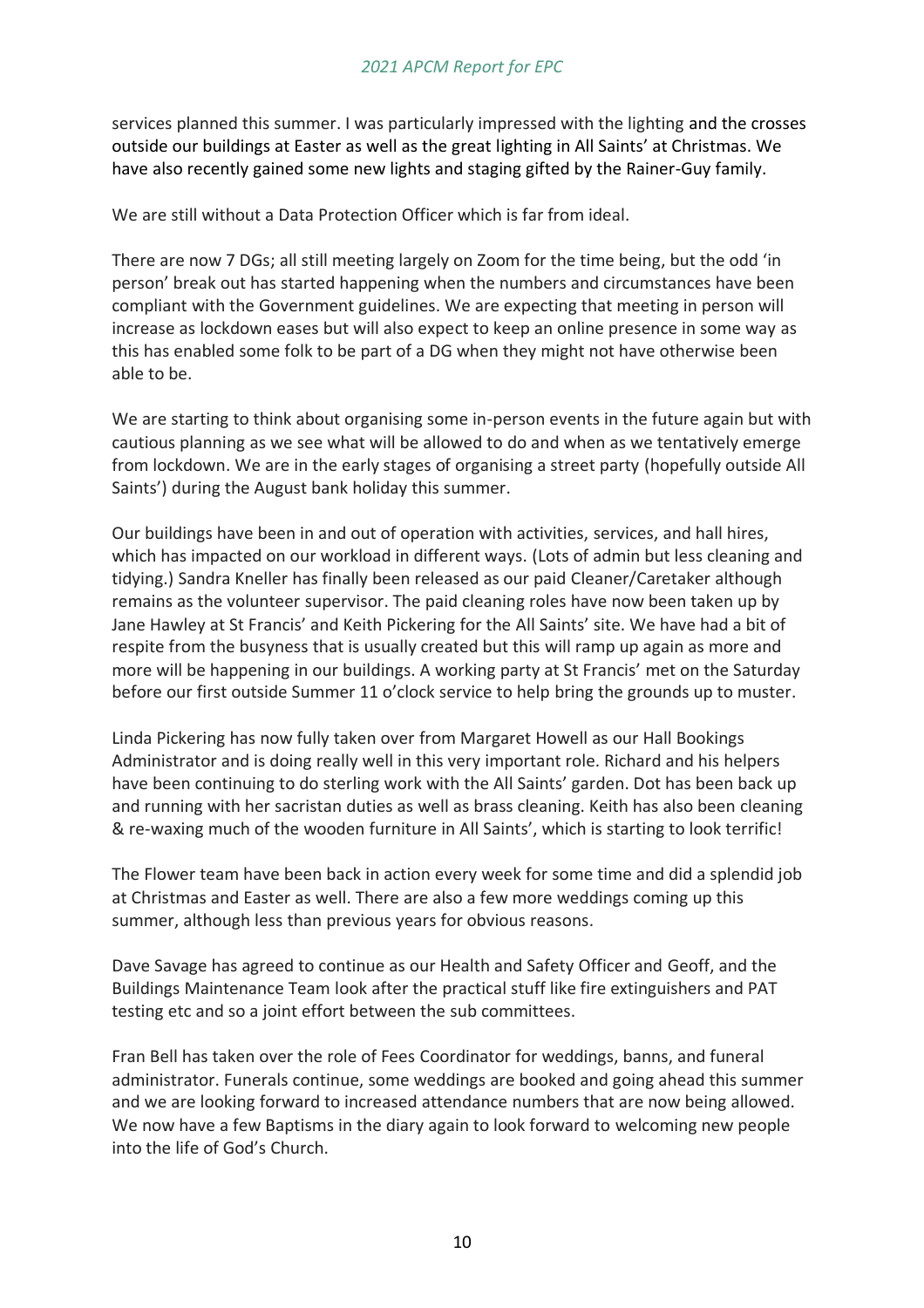DGs are increasingly becoming the main agent for our pastoral care. The Covid Action Plan Team has now been disbanded, but all the work continues, absorbed in our pastoral, AV, Events, and Finance teams. Telephone ministry is still hugely important, and Dot's team is here to stay as part of our pastoral team, as is doorstop ministry and meeting people in gardens. Home communion will be resumed very shortly just as soon as the necessary paperwork and planning can be done to make sure we are compliant and safe.

Prayer life at EPC continues to grow in various ways and our prayer and fasting dates are in the calendar for the year ahead. We are likely to keep some of our weekly prayer meetings online as this has proved to be a helpful way for more people to be able to join in.

As I am sure you have noticed the pattern of our services has had to be flexible and have changed according to what has been allowed and the mood in our own camp at any given time. We have risen to the challenge and have continued to provide a mix of services in person, telephone and online either separately or in combination. Most of our weekly, Christmas, Easter and other annual services have been able to continue in some form or another whether on Zoom, Facebook or in person with lots of people reached and these have been supported by the Advent and Easter Adventure on our website along with weekly Catechesis that Ian has been presenting to us. The Telephone Service (which emerged during lockdown) has been very helpful to those folks who are housebound as well as to those with no internet access at home, so is likely to stay in operation for the time being.

We are still struggling to find enough worship leaders and musicians for the 11 o'clock service but have been blessed by those who have ministered to us in this way. Sadly for us, Sam our Organist will be leaving us this summer as he is moving to Bristol where his wife Catriona will take up a place at Trinity College for ordination training. By the time you read this, we will have also had a wonderful visit from Bishop Michael Nazir-Ali. Weather permitting, the 11oclock service will now take place outside St Francis' for the duration of the summer, assisted by our new large marquee that we have been gifted.

Bronnie has plans for some women's events including a walk and cream tea so watch this space.

Our Youth, led by Michael, Joseph and Annabelle are growing in depth and number and now meet twice a week. They are planning a 5-day camping trip to Studland in the Summer holidays.

Our Children, especially the younger ones, seem to have struggled more than most of us to keep engaged in Church life during Covid times. Michael and his team have responded brilliantly and have produced a weekly video which has helped enormously including some great crafts and contributions from Katie, Kayleigh and Max & Alice. Kayleigh has also worked very hard in lots of the children's ministry and co-leads the family DG with Michael which has been running since December 2020. A new 'Stay and Play' is starting at All Saints' after half term on a Tuesday morning with Michael Kayleigh, Kay, and Carla hosting the weekly event. Kayleigh also completed a Children's Ministry training course which has proved to be very worthwhile hopefully for her but most definitely for us. Various outdoor services at St Francis have popped up at various times for things like Christmas and Easter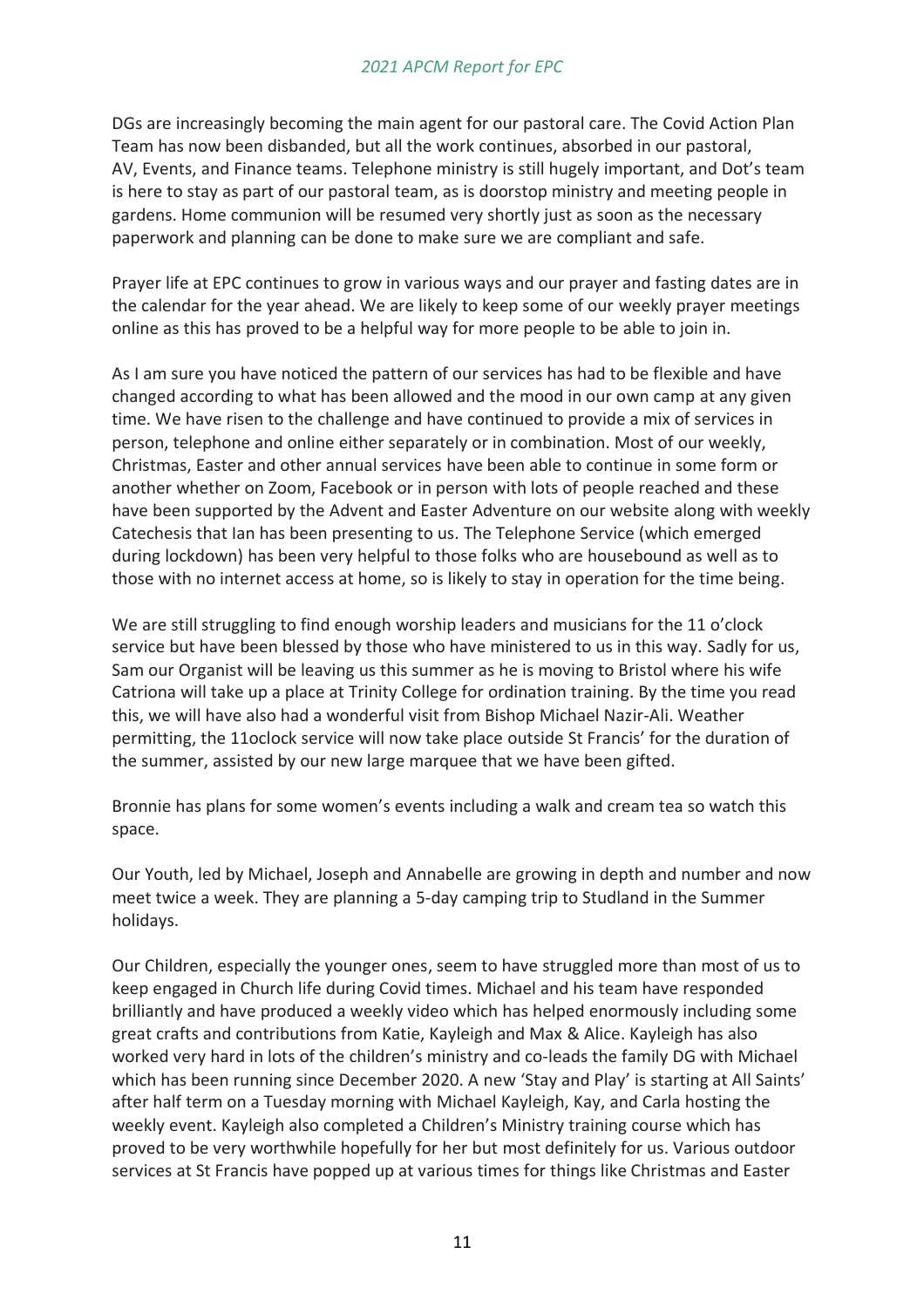where Children's ministry was available and a similar look thing will happen at the 11o'clock service throughout the summer. The Saturday Kids Family service has been running fortnightly at All Saints' since February 2021.We would love to run something mid-week for our junior school kids and younger senior school kids in the future again but are praying for more team members to come forward to make that happen.

*Susan Fletcher*

#### **Local Mission Partners**

We are blessed to be a part of Churches Together in Eastleigh. For several years I've been acting as Secretary for this group of local churches and have been keen to try to keep shared worship *and* evangelism/mission high on the agenda. Through CTiE we have been able to connect with and support the following local partners:

- Eastleigh Basics Bank
- $A$ RK
- **Fledge**
- $CAP$
- Street Pastors
- **Recovery Course**

The PCC are keen to ensure that we keep our giving to these local partners under review; wanting to increase our giving/vocal support when needed, as well as asking helpful questions when we see that need arise. All organisations have different seasons; particularly as new leaders arrive, and old ones move on. One role our PCC has is to helpfully encourage the local mission partners to hold on to the Christian roots from which all of these wonderful organisations grew – something which must never be assumed nor taken for granted.

The work that has grown out of CTiE in recent years is very impressive indeed and is something to give God glory and thanks for.

#### *Revd Ian Fletcher*

#### **World Mission Partners**

In recent times, EPC has become much better connected with a few key world mission partners. Within our own congregation we have tried to support both Adrian in his role with 'Wings', and also Dot in her role with 'Friends of African Nurses'. The trips that Andrew & Kate Ross have made (in which they share their range of expert knowledge with communities in the developing world) have also proved to be helpful stimulation to many at EPC to consider how we can better serve the wider world.

In addition to the home-grown worldwide connections, EPC's relationships with Jo Blower (who works as a translator with an Israel-based mission organisation) and Naomi & Luis Aquino (who serve as medical missionaries in Guatemala) have grown considerably. Not only have we been able to give the Aquino's some much-needed financial support, but we have been able to pray regularly for Jo and the Aquinos. Interestingly, even though we have tried to support them, they have all been a great blessing to EPC. Jo has helped many of us better appreciate the Jewish roots of our faith in Christ, and the Aquinos regularly supply us